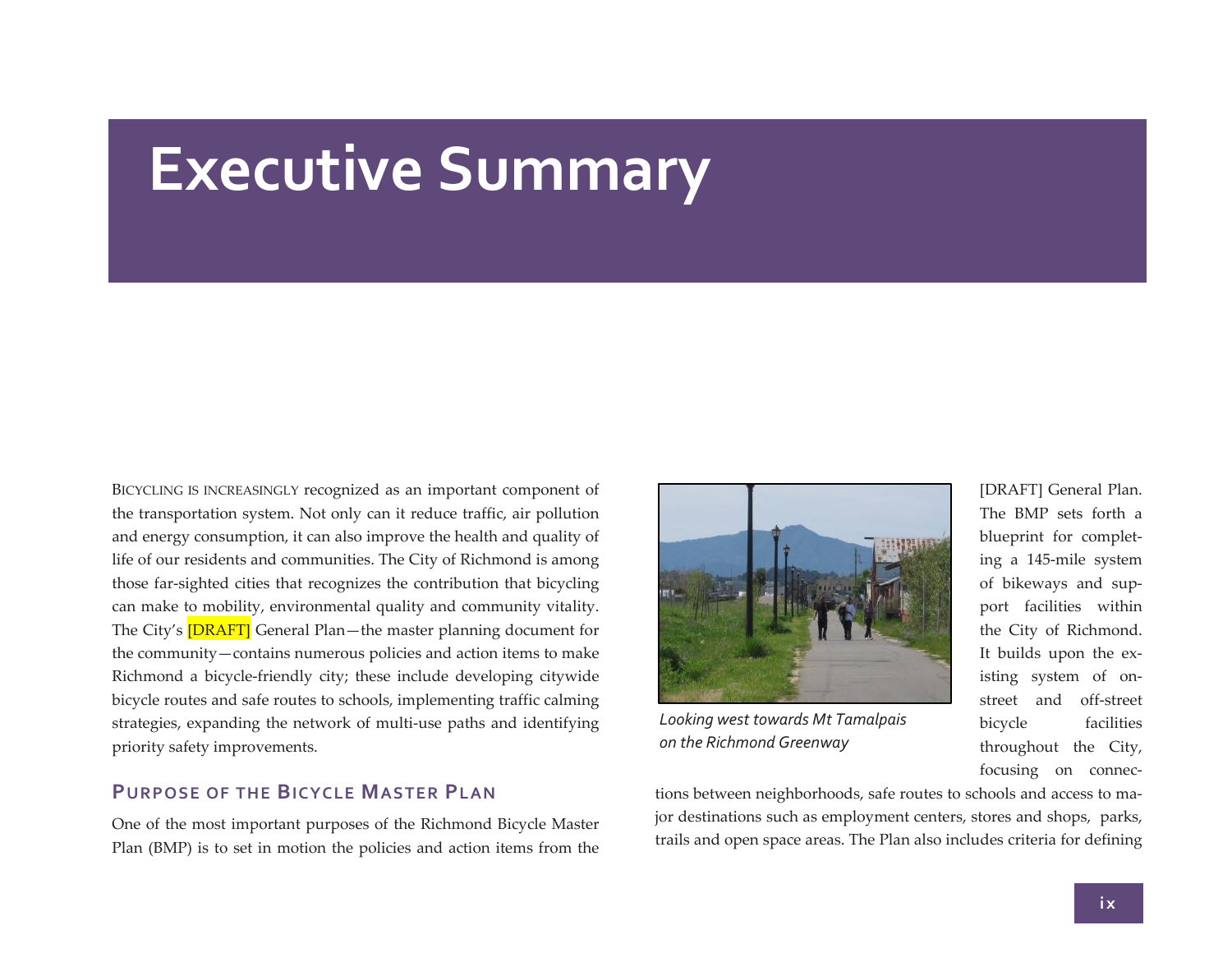different types of bicycle facilities, <sup>a</sup> listing of priority projects, rec‐ ommendations for increasing the supply of bicycle parking, design standards and education and safety programs.

## **CONTENTS OF THE PLAN**

The BMP consists of the following sections:

- $\bullet$ **Executive Summary**
- •**Chapter 1, Introduction**
- $\bullet$ **Chapter 2, Related Plans**
- $\bullet$ **Chapter 3, Policy Framework**
- •**Chapter 4, Existing Bicycle Network**
- $\bullet$ **Chapter 5, Proposed Bicycle Network**
- $\bullet$ **Chapter 6, Bicycle Parking**
- $\bullet$ **Chapter 7, Collisions**
- •**Chapter 8, Support Programs**
- $\bullet$ **Chapter 9, Funding and Implementation**
- $\bullet$ **Appendix A, Proposed Project Lists and Design Guidelines**

## **GOALS**

The Richmond Bicycle Master Plan has four primary goals, and <sup>a</sup> set of objectives by which to measure them:

- **Goal**  $\bullet$ : Expand the city's bicycle routes and parking facilities into an extensive, well-connected and well-designed network, and improve and maintain these facilities over time.
- **Objective:** Increase the number of bikeway miles by <sup>75</sup> percent, complete all gaps in the Bay Trail and double the number of bicycle park‐ ing spaces.
- **Goal @:** Increase the number of people of all ages and backgrounds who bicycle for transportation, recreation and health.
- **Objective:** Double the number of trips made by bicycle.
- **Goal <sup>6</sup>**: Make the streets safer for bicyclists, not only during the day but also at night.
- **Objective:** Reduce the number of reported bicycle fatalities and injuries by 25 percen<sup>t</sup> (even as the number of bicyclists increases).
- **Goal**  $\bullet$ **:** Incorporate the needs and concerns of cyclists in all transportation and development projects.
- **Objective:** Adopt and implement <sup>a</sup> "Complete Streets" and "Routine Ac‐ commodation" policies, and bicycle‐friendly design standards and guidelines for streets and developments.

#### **IMPLEMENTATION PLAN**

The City has already accomplished <sup>a</sup> grea<sup>t</sup> deal to encourage bicycling in Richmond. Richmond has the longest and most scenic section of the Bay Trail and is blessed with more shoreline than any other city in the Bay Area. In addition, the Richmond Greenway provides <sup>a</sup> critical east‐west Class I pathway connection across the center of the City. As such, the City has the potential to be <sup>a</sup> magne<sup>t</sup> for people seeking healthy lifestyles, particularly as the City's bicycle network develops.

To fully achieve the vision set forth in this Plan, close coordination among City agencies, neighboring jurisdictions, and the communityat‐large will be required. The Richmond Bicycle/Pedestrian Advisory Committee, comprised of both community members and City staff, will play <sup>a</sup> central role in stewarding the implementation of this Plan.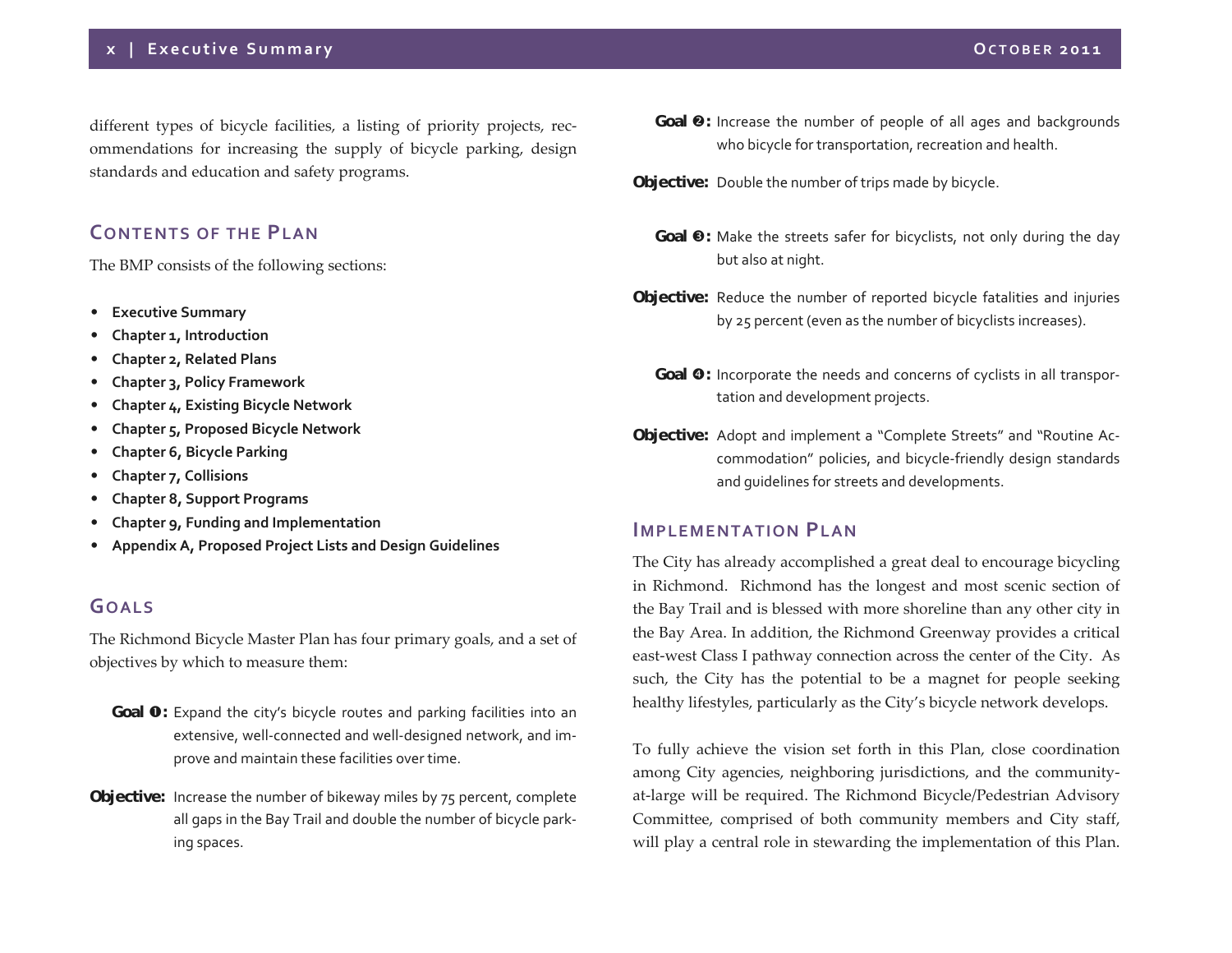The Implementation Plan in Chapter 9 identifies the key implementa‐ tion tasks, primary responsible agencies, <sup>a</sup> recommended timeline, as well as the relative cost and priority of each task. Upon adoption, the City should craft <sup>a</sup> five‐year work plan based on this plan.

The following map illustrates the Citywide Existing and Proposed Bi‐ keway Network. The proposed system includes <sup>a</sup> total of over 100 miles of new bikeway facilities in addition to the 40 miles currently in place. A complete list and description of proposed bikeways is in‐ cluded in Appendix A and is organized in the following way:

- Central Richmond North‐south and east‐west routes
- Hilltop Area
- El Sobrante Valley
- The Bay Trail and Wildcat Creek Trail segments

A primary goal is to provide continuous bikeways with the greatest degree of bicycle comfort possible. These on‐ and off‐street bicycle facilities will provide local and regional access across Richmond and to neighboring jurisdictions. This map exemplifies the vision for bi‐ cycling in Richmond and reflects the planning recommendations set forth in this Master Plan.